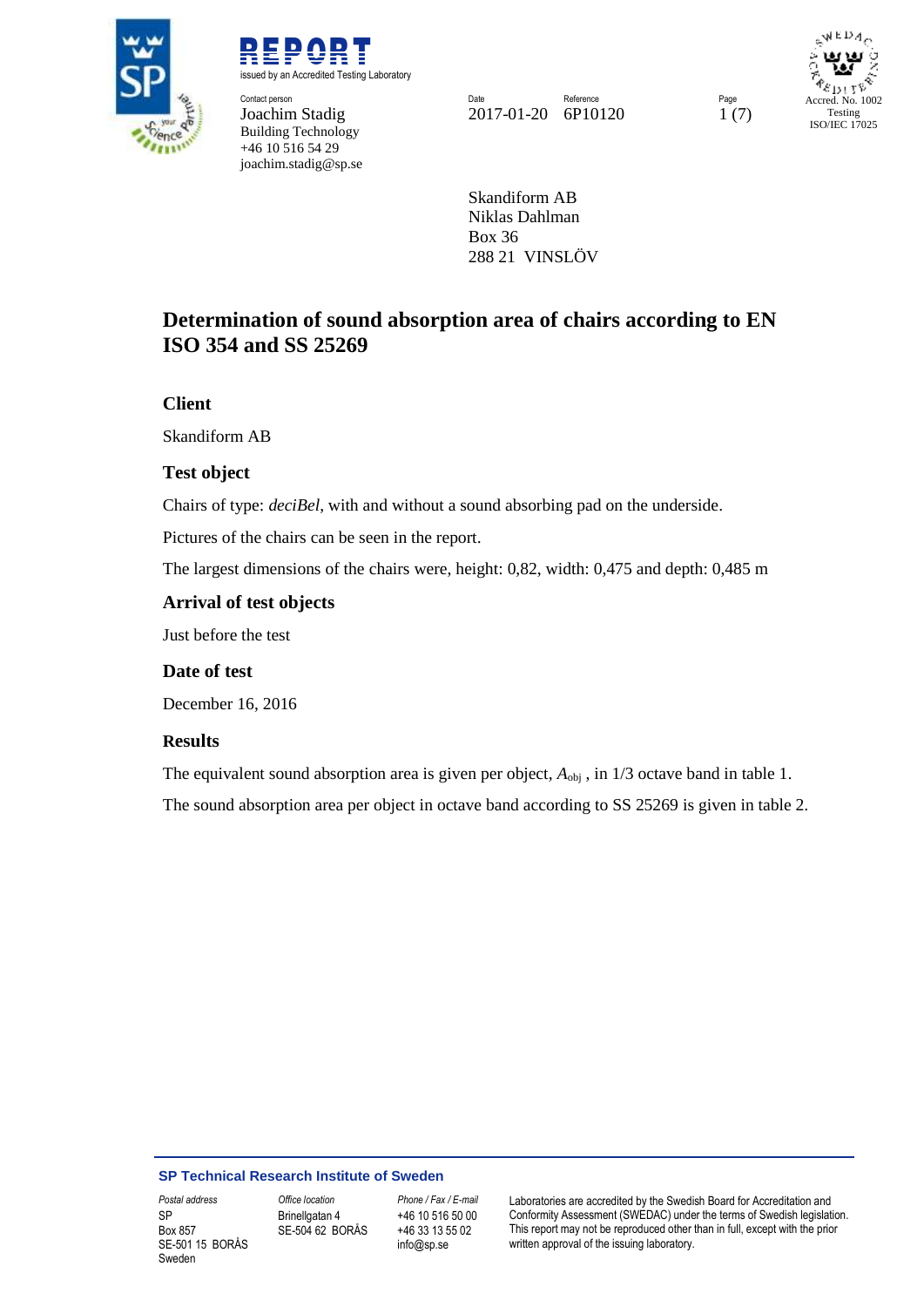

| $1/3$ -octave | One chair without sound<br>One chair with a sound |                |  |
|---------------|---------------------------------------------------|----------------|--|
| band          | absorbing pad.                                    | absorbing pad. |  |
| 50            | 0,01                                              | 0,00           |  |
| 63            | $-0,01$                                           | 0,01           |  |
| 80            | 0,03                                              | 0,04           |  |
| 100           | 0,04                                              | 0,11           |  |
| 125           | 0,04                                              | 0,09           |  |
| 160           | 0,03                                              | 0,06           |  |
| 200           | $-0,01$                                           | 0,04           |  |
| 250           | 0,06                                              | 0,10           |  |
| 315           | 0,01                                              | 0,05           |  |
| 400           | 0,01                                              | 0,07           |  |
| 500           | 0,02                                              | 0,12           |  |
| 630           | 0,02                                              | 0,13           |  |
| 800           | 0,01                                              | 0,17           |  |
| 1000          | 0,03                                              | 0,18           |  |
| 1250          | 0,04                                              | 0,18           |  |
| 1600          | 0,04                                              | 0,18           |  |
| 2000          | 0,04                                              | 0,19           |  |
| 2500          | 0,03                                              | 0,18           |  |
| 3150          | 0,02                                              | 0,17           |  |
| 4000          | 0,01                                              | 0,15           |  |
| 5000          | 0,01                                              | 0,13           |  |
| 6300          | 0,01                                              | 0,13           |  |
| 8000          | $-0,02$                                           | 0,09           |  |
| 10000         | $-0,01$                                           | 0,09           |  |

Table 1 – The equivalent sound absorption area A<sub>obj</sub>, in m<sup>2</sup> per single object.

*Table 2 – The equivalent sound absorption area in m<sup>2</sup> per single object.*

| Octave band | One chair without sound<br>absorbing pad. | One chair with a sound<br>absorbing pad. |
|-------------|-------------------------------------------|------------------------------------------|
| 63          | 0,01                                      | 0,02                                     |
| 125         | 0,04                                      | 0,09                                     |
| 250         | 0,02                                      | 0,07                                     |
| 500         | 0,02                                      | 0,11                                     |
| 1000        | 0,03                                      | 0,18                                     |
| 2000        | 0,04                                      | 0,18                                     |
| 4000        | 0,02                                      | 0,15                                     |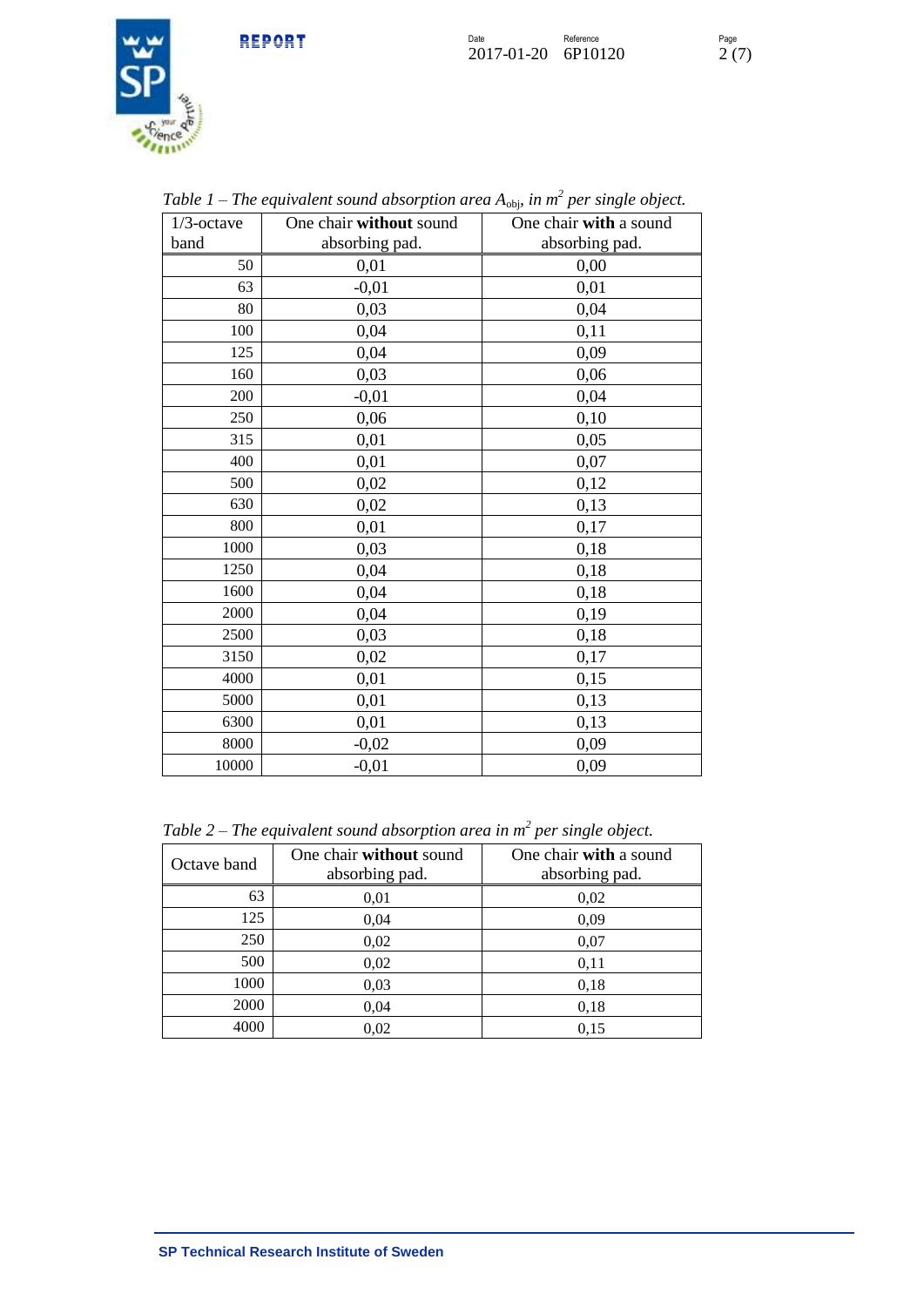





*Graph 1 –* One chair **without** a sound absorbing pad.

*Graph 2 –* One chair **with** a sound absorbing pad.

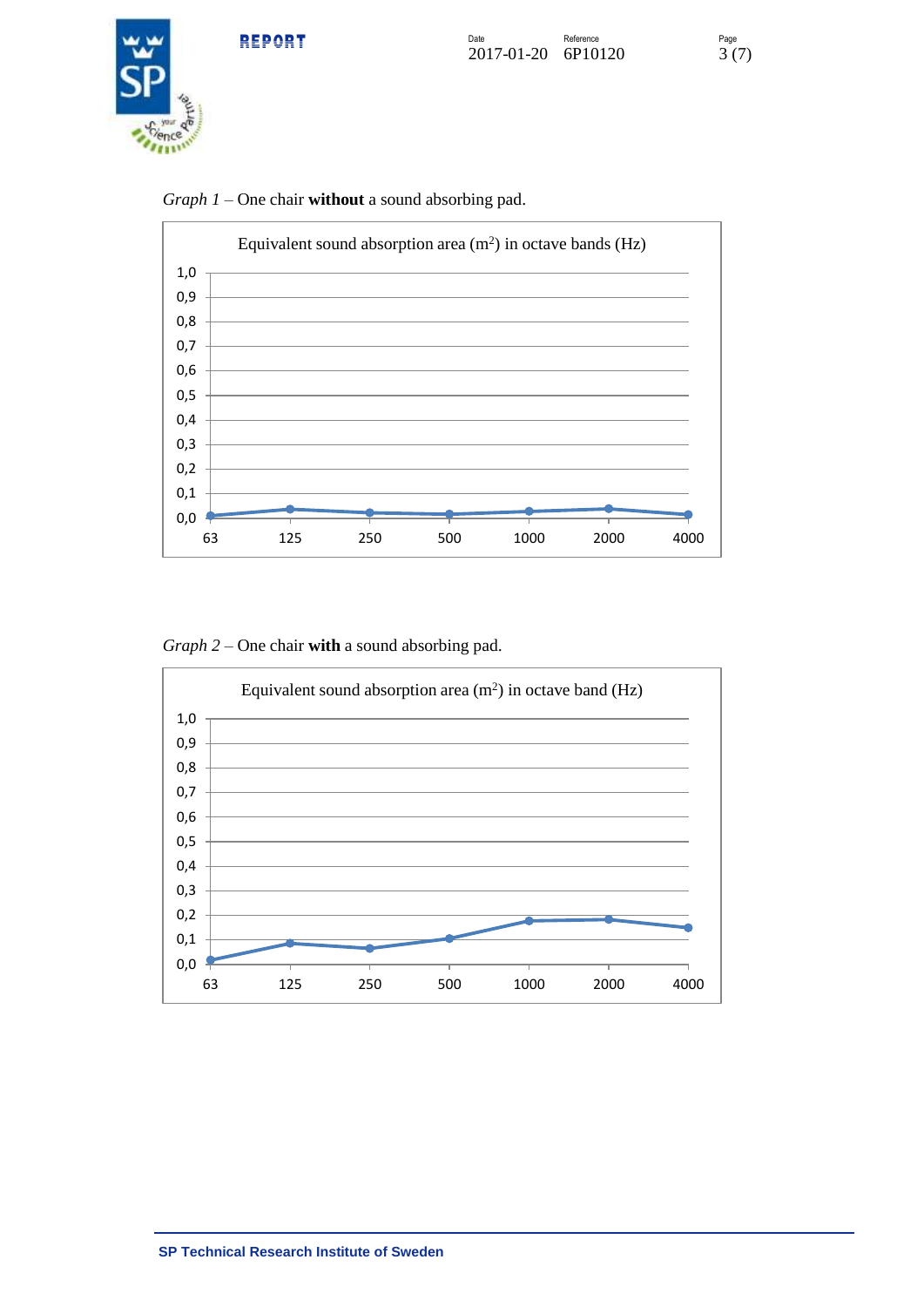REPORT





# **Pictures of the test objects**



*Picture 1 – The chair without sound absorbing pads.*



*Picture 2 – The chair without sound absorbing pads.*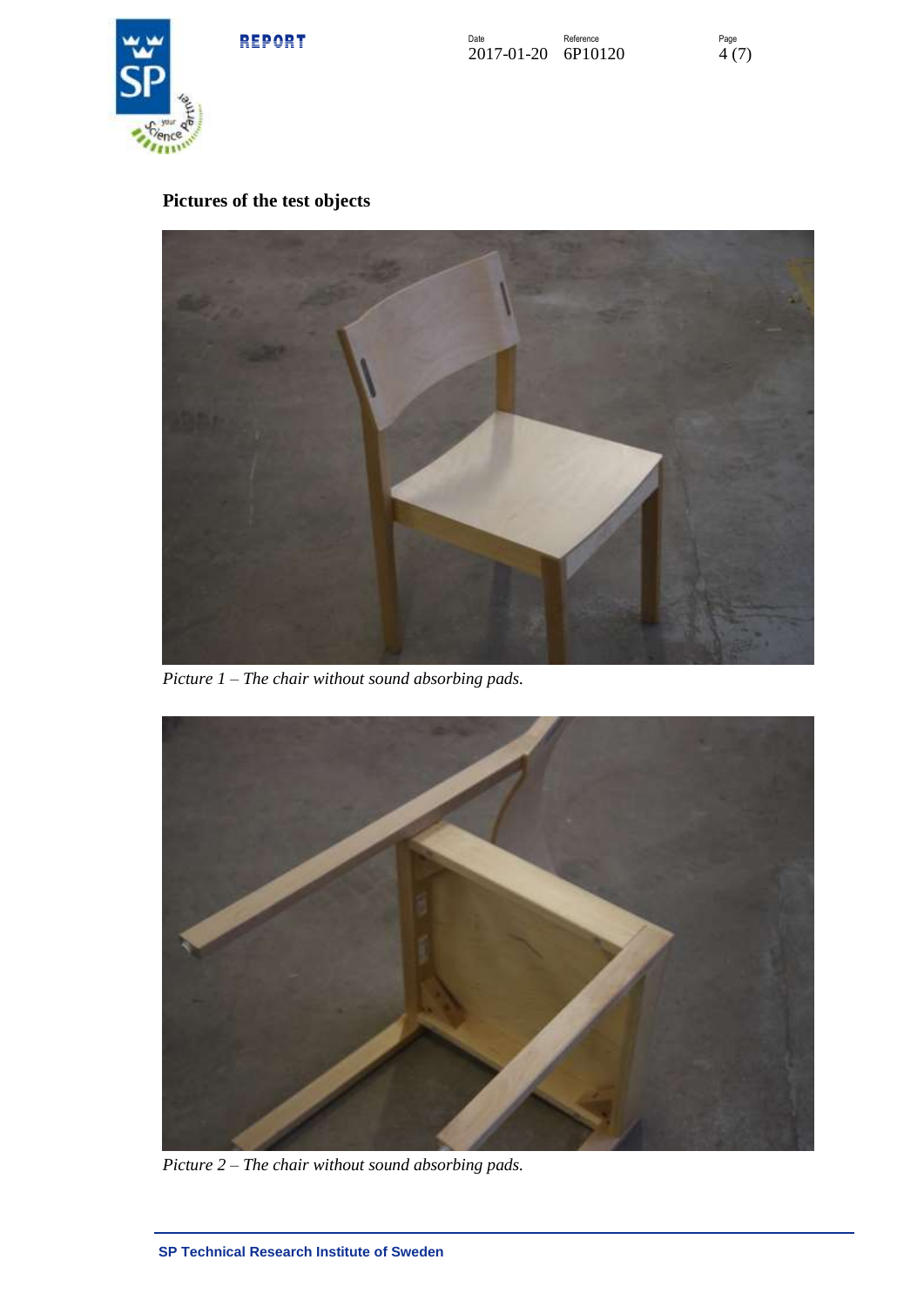







*Picture 3 – One of the chairs with a sound absorbing pad on the underside.*



*Picture 4 – One of the chairs with a sound absorbing pad on the underside.*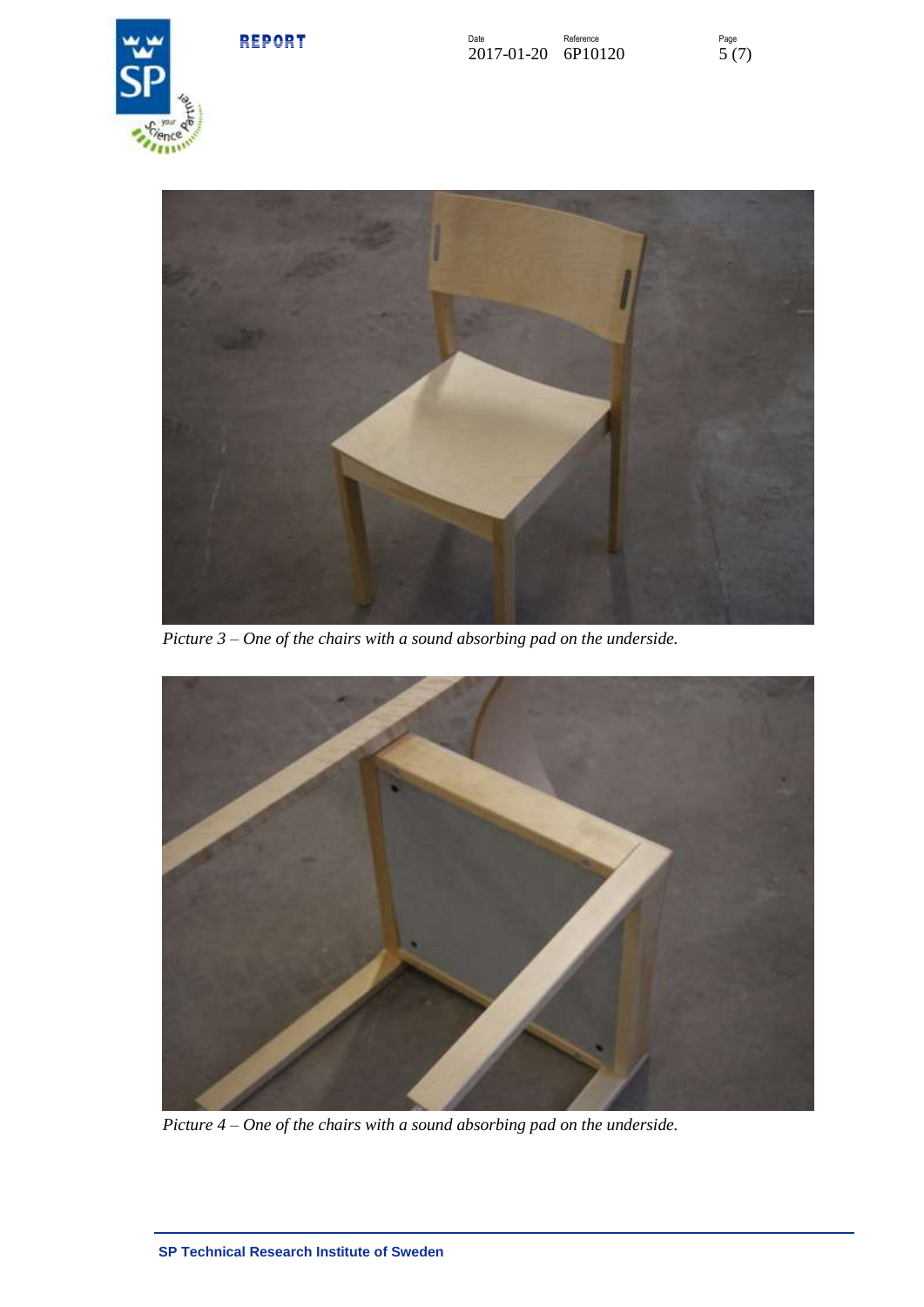REPORT

Date **Reference** Reference 2017-01-20 6P10120 6 (7)



### **Measurement method**

The measurements have been carried out according to ISO 354:2003, which is equivalent to EN ISO 354 and SS-EN ISO 354. The requirement of the standard regarding equivalent sound absorption of the test objects were not fulfilled at the 1/3-octave band 125 Hz for the "L" shaped objects.

The evaluation has been carried out according to ISO 354 and SS25269. 4 loudspeaker positions and 6 microphone positions have been used giving 24 different combinations for the reverberation time measurements. For empty room 3 decays have been used for averaging the time and for test objects 5 decays have been used, for each combination of loudspeaker and microphone.

The equivalent sound absorption area per object  $A_{obj}$  has been evaluated from:

$$
A_{obj} = \frac{55.3 \text{ V}}{\text{c} \cdot \text{n}} \left( \frac{1}{\text{T}_2} - \frac{1}{\text{T}_1} \right)
$$

where

| V            |          | Volume of the reverberation room $(m3)$                |
|--------------|----------|--------------------------------------------------------|
| n            | $=$      | Number of test objects                                 |
| $\mathbf c$  | $\equiv$ | Speed of sound in air $(m/s)$                          |
| $\mathbf{c}$ | $\equiv$ | $331 + 0.6t$                                           |
| t            | $=$      | Temperature in the air $(^{\circ}C)$                   |
| $T_{1}$      | $=$      | Reverberation time of the room without test object (s) |
| $\Gamma_{2}$ | $=$      | Reverberation time of the room with test object (s)    |

### **Measurement uncertainty**

From a world wide Round Robin<sup>1</sup>, in which SP took part, with 23 participating laboratories from 11 countries, the following measurement uncertainty for the absorption coefficient has been calculated:

| <b>Frequencies (Hz)</b> | <b>Uncertainty</b> |
|-------------------------|--------------------|
| 100-630                 | ± 0,15             |
| 800-1250                | $\pm 0.10$         |
| 1600-2500               | ± 0,15             |
| 3150-5000               | $\pm 0.20$         |

 $<sup>1)</sup>$  The figures are calculated from twice the standard deviations, rounded to the nearest 0,05.</sup> The data from the Round Robin is documented in a letter from the ASTM to the participating laboratories.

### **Test room**

A reverberation room with the dimensions 7,64 m x 6,16 m x 4,25 m giving the volume 200 m<sup>3</sup> and the total surface area 211 m<sup>2</sup> was used. The suspended diffusers have been arranged according to ISO 354.

### **Mounting**

9 chairs were placed in a reverberation room during measurement.